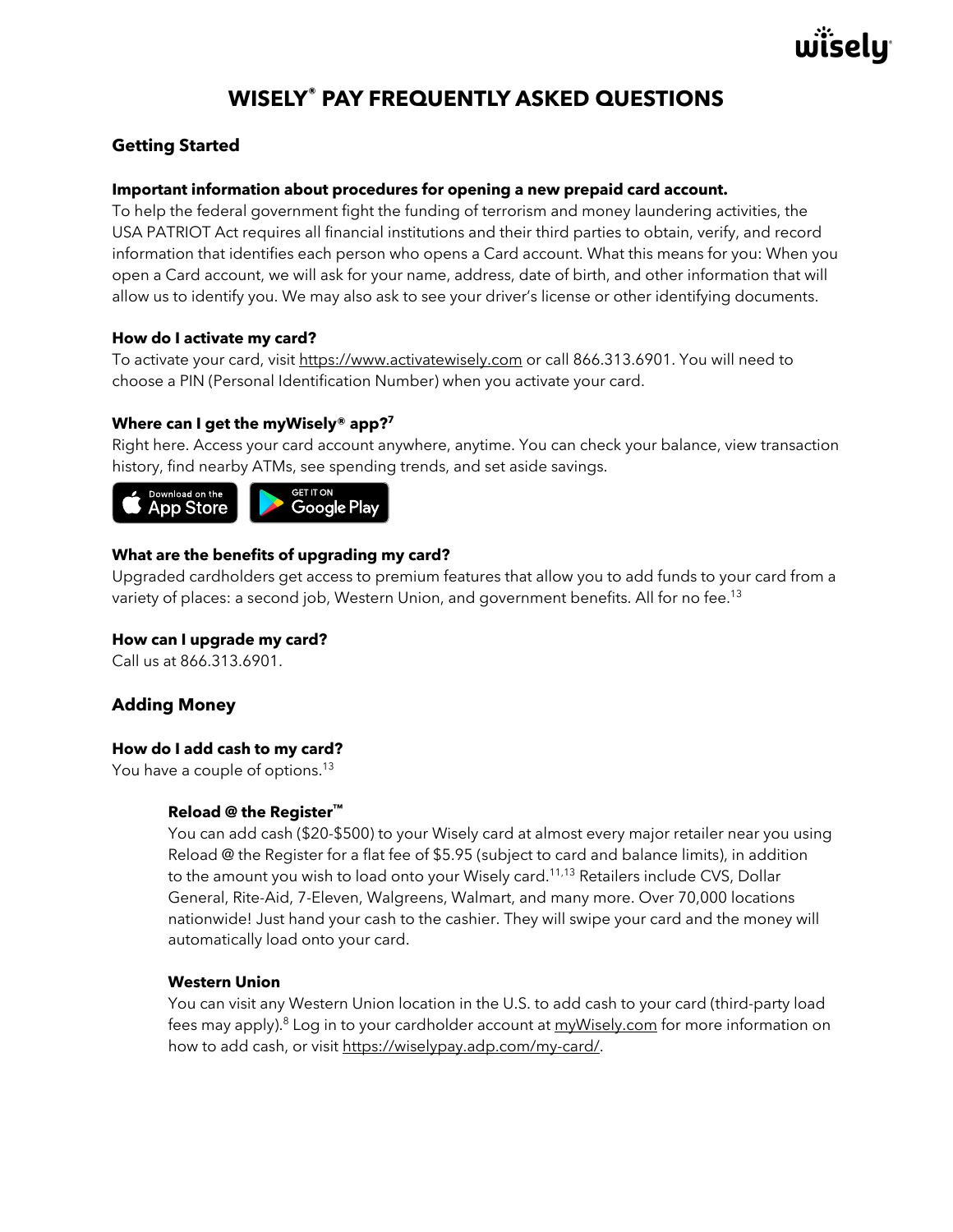# **Additional Retail Locations**

You may load \$20-\$500 in cash onto your Wisely card at over 70,000 retail locations nationwide using MoneyPak® for a flat rate of \$5.95 (subject to card and balance limits), in addition to the amount you wish to load onto your Wisely card. Retailers include CVS, Dollar General, Rite-Aid, 7-Eleven, Walgreens, and Walmart. You should confirm your access to this feature before attempting to load cash to your card.<sup>11</sup> Learn more about how to reload your card with cash at moneypak.com.

# **Can I transfer funds to my bank account or another card?**

Yes! You must first upgrade your card at no cost. Call 866.313.6901 to upgrade.<sup>13</sup>

- 1. Register or log in to the myWisely mobile app<sup>7</sup> or  $m\nu W isel v.com$ .
- 2. Tap or click the transfer arrows in the upper right corner.
- 3. Enter your routing number and account number of the receiving bank or card to complete the transfer.

Please note: It may take 3 business days to enroll and validate an account at another financial institution. And once an account is validated, it may take up to 3 business days to complete each transfer.

# **How do I find my Wisely account and routing information?**

You can get the routing and account number for your Wisely Pay card by downloading the myWisely mobile app<sup>7</sup> or logging in at myWisely.com. Go to your account settings, then tap or click "Account Numbers."

# **How do I load funds with my mobile device?**

You can load funds with Ingo® Money<sup>8,9</sup> by snapping a photo and following the prompts in our myWisely mobile app.<sup>7</sup> Approval times vary depending on the type of check and approval from Ingo Money.8

# **What are the card load limits?**

The maximum load limits to your Wisely card via Western Union, Ingo, Reload @ the Register, or MoneyPak are currently as follows:

| <b>Reload Through Western Union</b>              | \$1,500/day<br>\$5,000/month                                                   |
|--------------------------------------------------|--------------------------------------------------------------------------------|
| Reload Through Reload @ the Register or MoneyPak | \$1,500/day or 4 loads<br>\$3,500/week or 7 loads<br>\$5,000/month or 20 loads |
| Ingo per Check Load Limit                        | \$1,500                                                                        |
| Ingo Monthly Check Load Limit                    | \$5,000                                                                        |

ADP<sup>®</sup> may increase or decrease these limits from time to time at its discretion and without notice to you.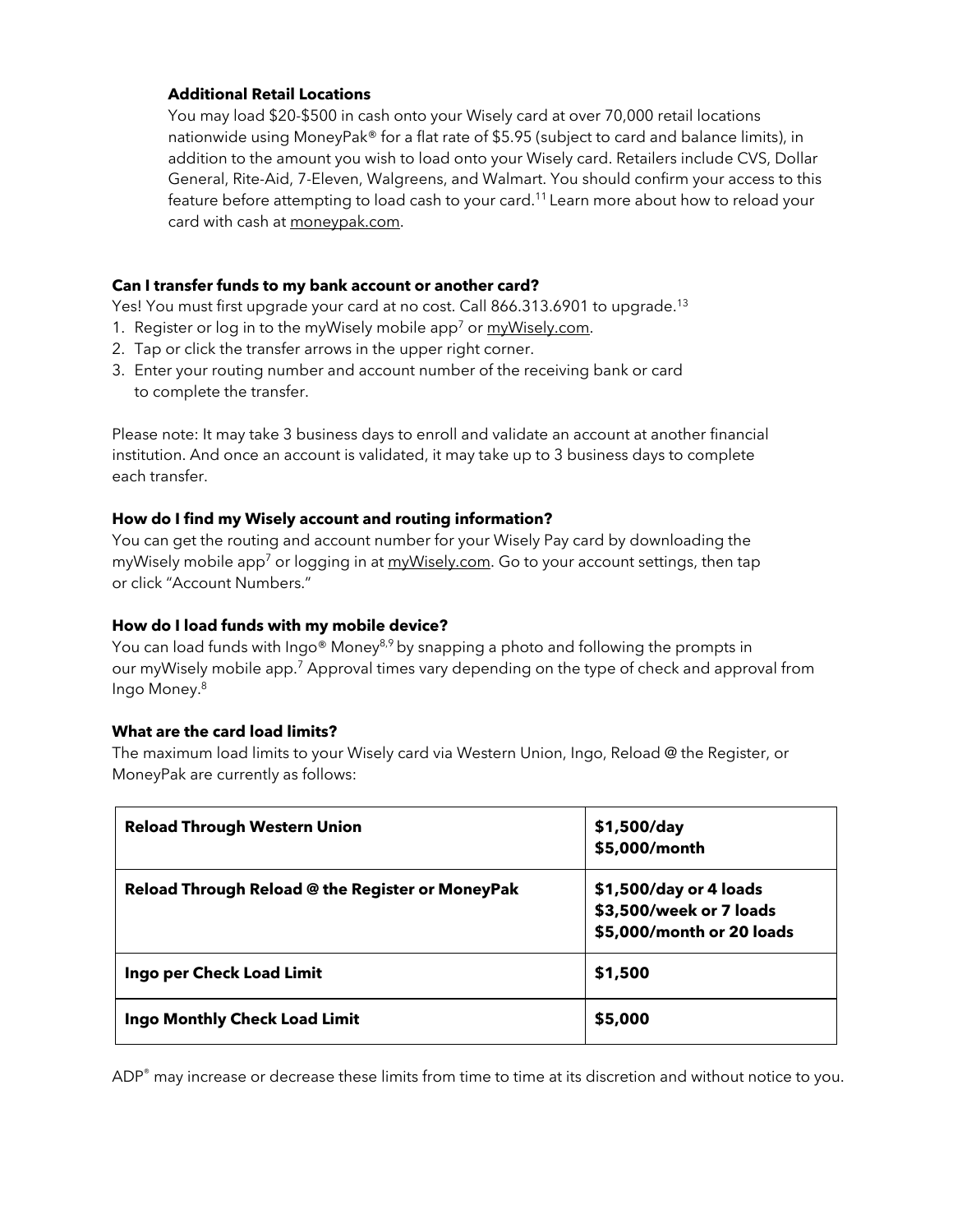# **Can I add money from other sources?13**

Yes. If you pass a validation process, the primary cardholder can directly deposit income from a second job, your tax refund, or other government benefits onto your Wisely Pay card.<sup>2</sup> Enter your account and routing numbers into the applicable direct deposit form, or hand it to the HR person responsible for your pay. To retrieve these numbers, register or log in to the myWisely mobile app<sup>7</sup> or at myWisely.com and visit your account settings, then tap or click "Account Numbers."

# **Using Your Card**

#### **How do I make purchases with my card?**

You can use your Wisely Pay card everywhere Visa® debit cards are accepted and where Debit Mastercard<sup>®</sup> is accepted–whether on the phone, online, or in store. You can also add your Wisely Pay card to your mobile wallet. Pay with a single touch anywhere Apple Pay®, Samsung Pay®, or Google Pay<sup>™</sup> is accepted.

# **Is there a fee for making internet purchases with my card?**

There is no fee for making Internet purchases with your Wisely card.

# **How can I get cash using my card?**

You've got a few options.

**ATMs.** You can get cash at millions of ATMs worldwide. There are also 80,000 surcharge-free ATMs nationwide where you can get cash with your Wisely Pay card. Click here or log in to myWisely to find in-network, surcharge-free ATMs in your area.<sup>5</sup>

**Banks.** You can go to any participating bank and withdraw all your money down to the penny. Inform the teller you wish to do an over-the-counter transaction, <sup>15</sup> and tell them the amount you would like to withdraw. You may be asked to show your ID. Find participating banks here.

Walmart Retail Outlets. You can go to select U.S. Walmart retailer checkout counters, access cash without making any purchases or paying fees, and get to-the-penny cash amount. 14

#### **Can my card be used for debit or credit transactions?**

Your Wisely card can be used to make select debit or credit transactions. Debit transactions will require a Personal Identification Number (PIN) and are best used when you want cash back from a merchant. These transactions do not incur a fee. Credit transactions do not require a PIN and do not incur a fee.4

#### **How can I start saving money?**

It's easy! Register or log in to the myWisely mobile app<sup>7</sup> or at myWisely.com. Tap or click "Future," and start saving today. myWisely will even discover opportunities for you to roll over extra cash into your savings envelope.12

#### **How do I use my card to pay for recurring monthly payments (such as a mobile phone)?**

Contact your biller/retailer for its direct bill payment options to see if they accept card payments.4 If they do, enter your card information into the recurring billing payments form.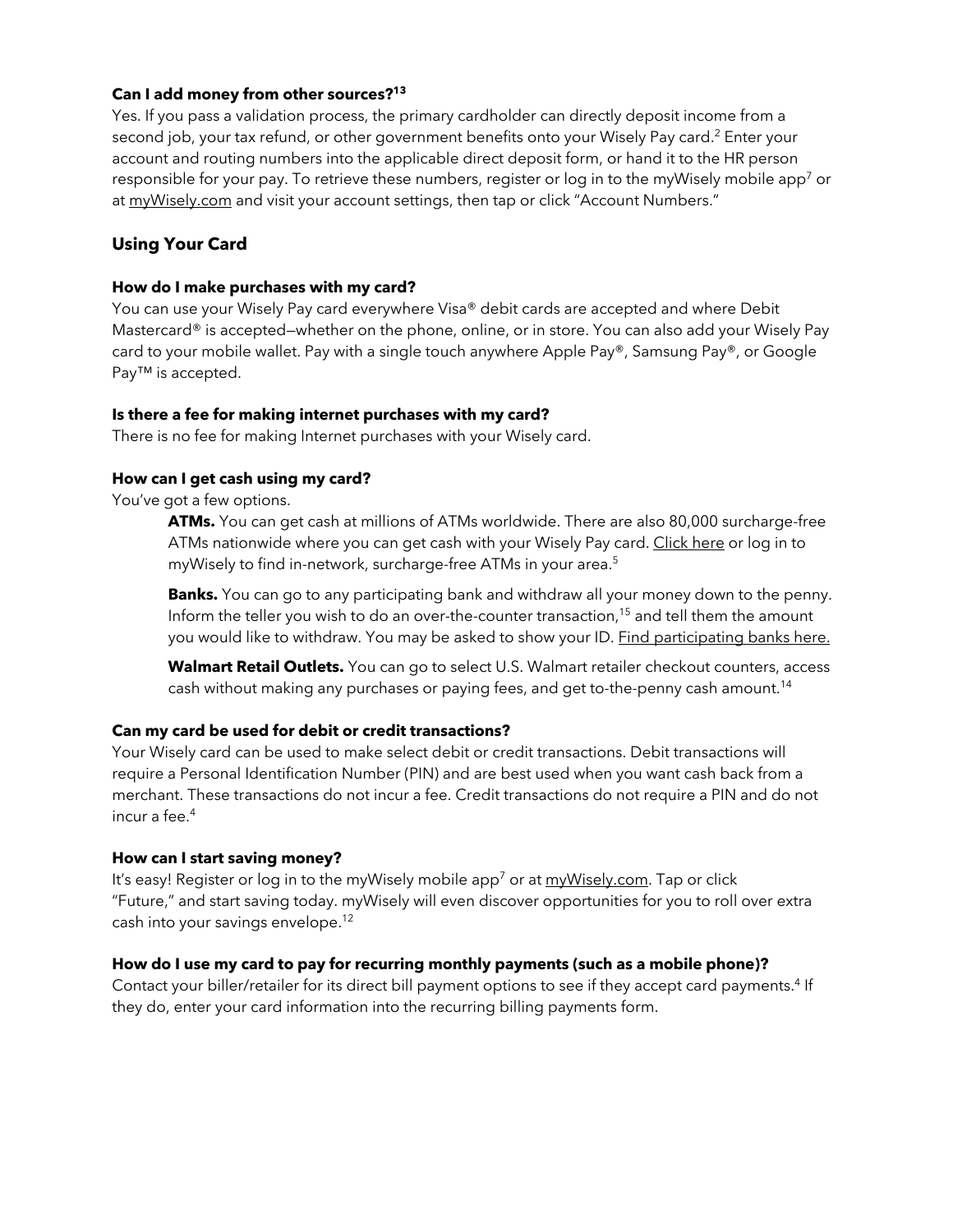# **Can I request a card for a spouse or family member?6**

Of course! Primary cardholders will be able to transfer funds to and from secondary cardholders. You and all secondary cardholders may be required to pass an additional validation process. Each person has full and immediate access to the funds on their individual card. But please note that secondary cards cannot be used internationally. To order another card,<sup>6</sup> log in to your account at  $m\nu Wiselv.com$ or the myWisely mobile app.7 Click or tap the menu button in the upper right corner and scroll to the button at the bottom of that menu to order another card. Follow the on-screen instructions from there.

#### **How do I check my balance and view transaction history without a fee?**

 $m\nu Wisely.com$  or the myWisely mobile app<sup>7</sup> allows you to check your balance, view transaction history, find nearby ATMs, see spending trends, and much more. You can access your card account online or from your phone anytime, anywhere with myWisely. You can also set up email and text alerts, including low balance notifications at whatever amount you decide.

#### **Can I add my Wisely Card to Apple Pay, Samsung Pay, and Google Pay?**

Wisely cards can be added to mobile wallets for use at participating stores, online, and on apps that accept Apple Pay, Samsung Pay, and Google Pay.

#### **What are pending transactions?**

This is the amount of money that has been set aside for purchases made with your card, but has not yet been collected by the merchant.

#### **What is a pre-authorization hold?**

Certain purchases (hotels, restaurants, car rentals, gas stations, etc.) require pre-authorization and may temporarily hold money from your card balance that would be greater than the actual purchase amount once the purchase is processed. The money will be released, and your balance will be adjusted. Availability of the pre-authorized money could take up several days to be released into your card balance.

#### **Gas Stations**

When using your card at gas stations, it is best to prepay for the exact amount with the cashier. If you pay at the pump, a hold of up to \$100 or more may be placed on your card. This hold may last up to 5 days. (Hold times may vary depending on the merchant.)

#### **Restaurants**

Restaurants may automatically add up to 25% or more to your bill to cover a tip. If you do not have a sufficient balance on your card to cover the amount, the transaction will be declined.

#### **Hotels**

Hotels may place a hold on your account for your room reservation. It is typically released upon checkout but may last up to a couple of weeks.

#### **Why do pre-authorization hold times differ?**

Some merchants may require different authorization hold times. The above information is a reference and not a guarantee of hold length.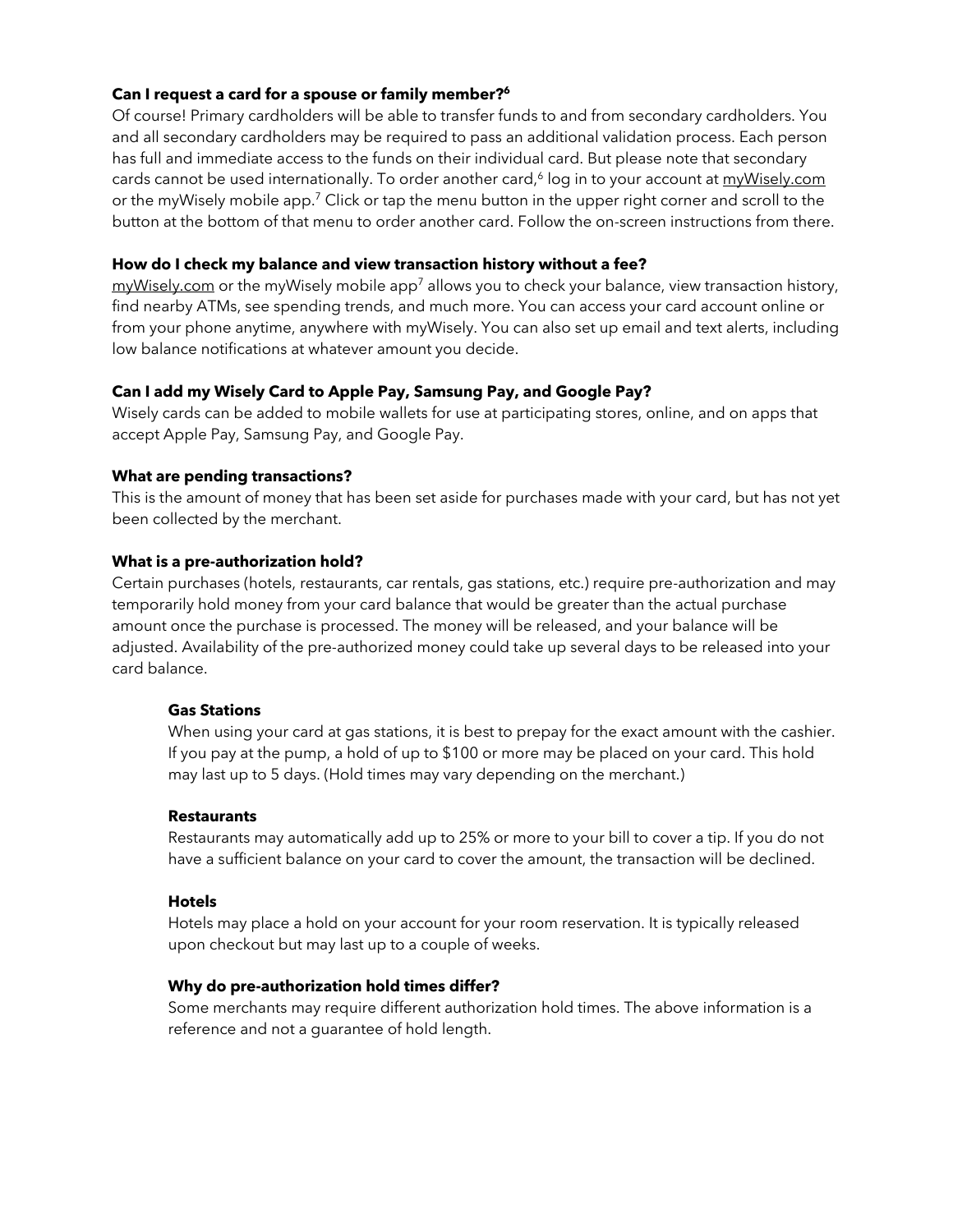# **Can I use my card to pay bills?8**

You can pay merchants that accept Visa debit cards or who accept Mastercard debit cards directly with your card without a fee. Contact your billers/retailers for their direct bill payment options as third-party fees may apply. You will also be able to use the services of a third-party bill payment provider by logging in to your account on the myWisely mobile app<sup>7</sup> or at myWisely.com. Click on the link to the third party's website once logged in. Please refer to the separate terms and conditions and fees pertinent to the bill payment service provider.

#### **What transactions are not allowed on the card?**

You cannot use the Wisely card for unlawful Internet gambling or any illegal transaction.

#### **Does Wisely offer EMV chip cards?**

We have released EMV (chip) cards for our upgraded Mastercard cardholders! To upgrade call 866.313.6901. 13

#### **Can I use my Wisely card outside of the U.S.?**

To use your Wisely card for transactions outside the U.S., including in U.S. territories, you are first required to upgrade your card by passing additional validation. To upgrade, call 866.313.6901. 13 Your card **is charged** an ATM fee when you use an **international ATM**. Please log in to your account and refer to the Wisely Pay List of All Fees for applicable usage fees.

# **Receiving and Sending Money**

#### **Can I send money to family and friends?**

Absolutely. You can link your card to all your favorite peer-to-peer apps like Venmo®, Masterpass®, and Zelle®.4,13

Got a friend who is in a bind? You can also visit a retailer near you and use MoneyPak to send money to friends and family. Just follow these steps:

- 1. Grab a MoneyPak from the prepaid card rack at the register.
- 2. Hand your cash and the MoneyPak card to the cashier. A flat fee of \$5.95 will apply.
- 3. Next, scratch off the unique MoneyPak number on the back of the card and give the number to your friend.
- 4. Ask your friend to sign up at moneypak.com and follow the step-by-step instructions to add money to his or her eligible card. Participating retailers include 7-Eleven, CVS, Dollar General, Rite-Aid, Walgreens, Walmart, and many more. You can send anywhere from \$20 to \$500.11 To learn more and find a location near you, visit moneypak.com.

#### **Can I take this card with me if I change jobs?**

Absolutely! You can use the Wisely Pay card to directly deposit money from multiple sources, including a second job regardless of your employer.<sup>13</sup>

# **Card Help**

#### **What if my card is lost, stolen, or used without my permission?**

Don't worry! Your card balance is FDIC insured, and you are not liable for unauthorized purchases.<sup>9</sup> If your card is lost or stolen, be sure to lock your card using the myWisely app.7 You can instantly lock your card so it cannot be used. Log in to the myWisely app<sup>7</sup> and go to Account Settings, then open Card Settings to use this feature. If you find your card, you can instantly unlock it and resume using it.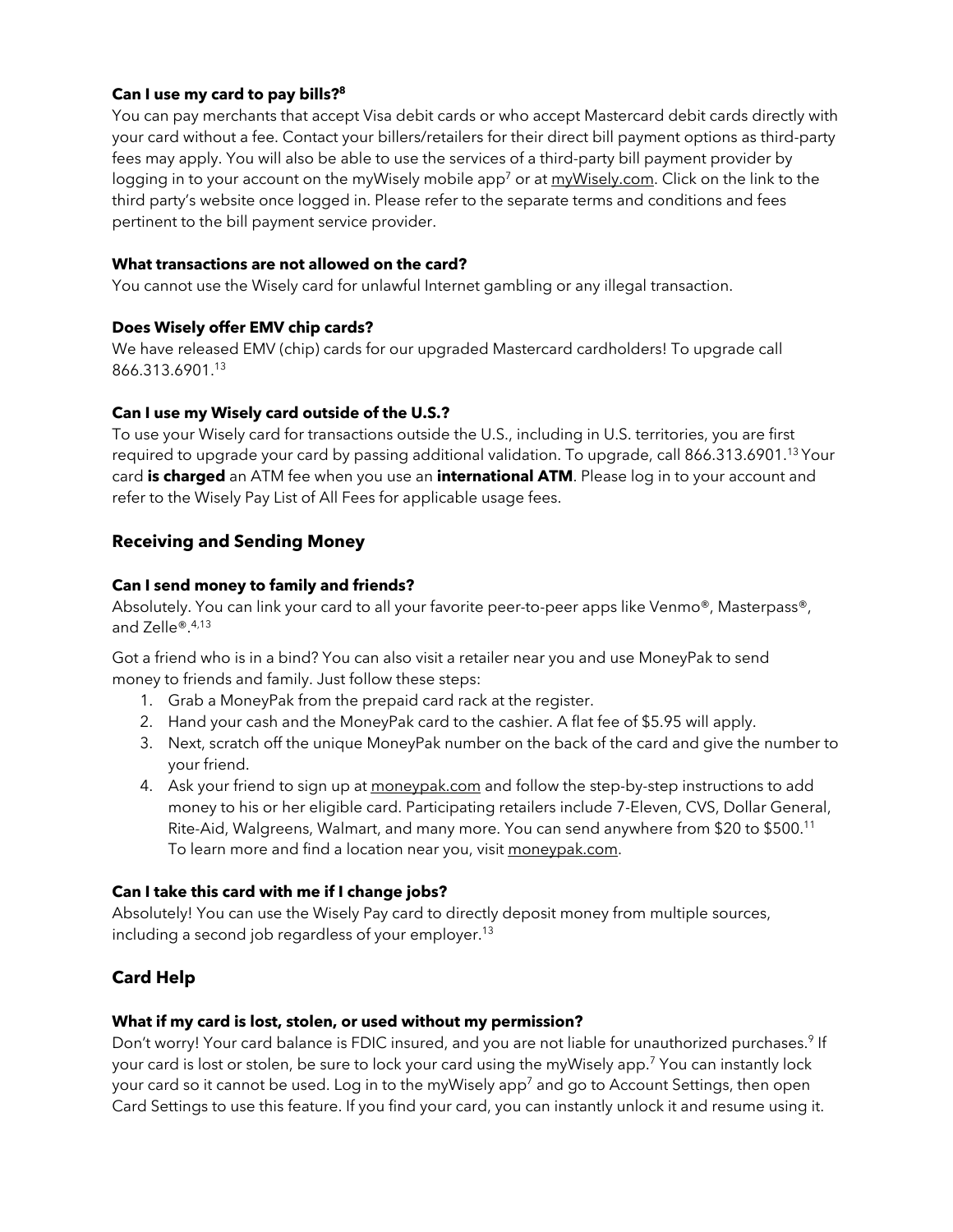But report a lost, stolen, or damaged card to our call center *immediately* by calling 866.313.6901. We will cancel your card and transfer the funds to a new card that will be sent to you.

# **How much does it cost to replace a lost, stolen, or damaged card?**

We understand your card can be lost, stolen, or damaged, and that's why we will grant one (1) free card replacement for a lost/stolen primary or secondary card per calendar year. Each additional card replacement for a lost/stolen primary or secondary card per calendar year will incur a fee.

# **What happens if my card is expiring or has expired?**

No worries. Your new card will come in the mail! We'll send an updated card your way as the expiration date on your card gets closer. If you don't receive the new card before your current one expires, please contact us at 866.313.6901.

# **How can I change my PIN number?**

If you would like to change your PIN, you can log in to the myWisely app<sup>7</sup> and tap Card Settings to enter a new PIN.

# **How do I change or update my personal information?**

You can update your email, street address, and phone number directly from the myWisely app<sup>7</sup> or at myWisely.com.

To change your personal information on the **myWisely mobile app7 or at myWisely.com**:

- 1. Go to **Account Settings**.
- 2. Tap the **Profile Info** button.
- 3. Make your changes.

#### **What if I forget my user ID or password?**

You may request your username and password here or on the myWisely app.<sup>7</sup>

# **What if I forget my PIN?**

If you forget your PIN or would like to change it, you can do so by calling cardholder services, using the phone number on the back of your card.

# **Can you tell me more about additional fraud protection?**

Transactions that qualify are protected by either the Visa Zero Liability Policy or Mastercard Zero Liability Policy.<sup>16</sup> The Zero Liability Policy provides protection from unauthorized purchases. Other restrictions may apply. You may also have other protections under applicable law, such as Federal Regulation E, which implements the Electronic Funds Transfer Act. Please refer to the Cardholder Agreement you received when you enrolled for the Wisely Pay card. You can view the Cardholder Agreement on the myWisely app<sup>7</sup> or at myWisely.com. With Wisely Pay, cardholders have additional fraud protection. Transactions made outside of the cardholder's residential state and adjoining states may be declined unless the cardholder calls cardholder services and requests to temporarily allow transactions in the additional area(s).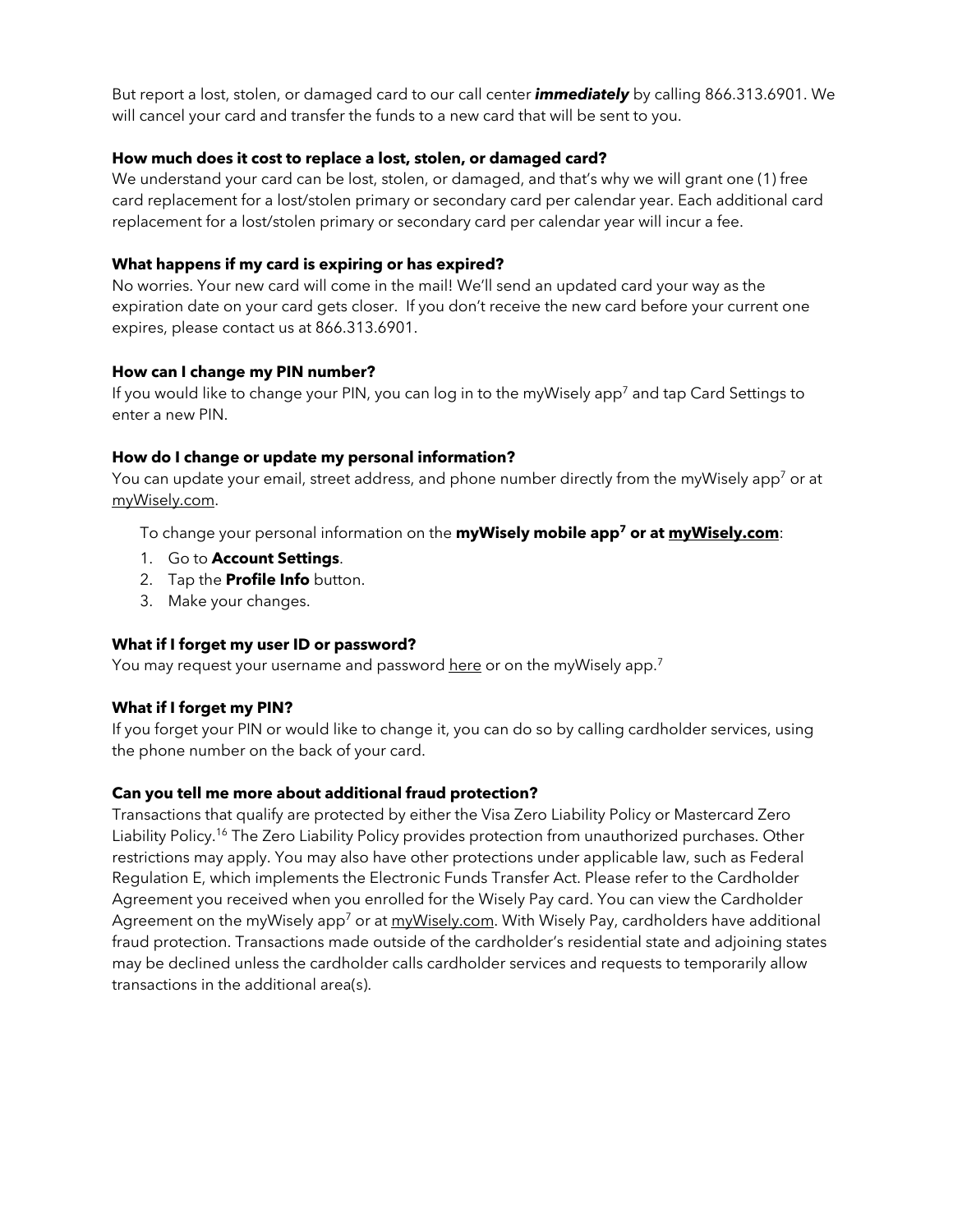# **Fees**

#### **Are there fees for using my card?**

There are no overdraft fees because we will not allow you to overdraw your card.<sup>3</sup> There are no minimum balance fees. There are no monthly fees or annual fees. There are, however, inactivity fees of \$4.00 assessed on a monthly basis after 90 days of inactivity. Keep in mind there are also charges for using certain features on your Wisely Pay card. Please log in to your Wisely account and refer to the Wisely Pay list of all fees for applicable usage fees.

# **Disputes**

# **What do I do if I have a question or think there is an error with a transaction on my card?**

If you have a question about your account, contact Wisely Member Services at 866.313.6901. They will be able to provide assistance.

# **How do I dispute a transaction?**

If you notice unauthorized charges on your account, contact Wisely Member Services at 866.313.6901. They will be able to review the account transaction history and provide assistance.

# **How long does a transaction dispute take to resolve?**

An average transaction dispute will be resolved within days.

# **Will Wisely freeze my funds while a dispute is being resolved?**

Wisely does not freeze funds while investigating disputes. If you recognize unauthorized activity on your account, we recommend you have a new card issued. When a new card is requested, the current card will become invalid, and it may take up to 10 business days to receive a new card. Expedited card delivery is available for an additional fee.

We know that customers having access to their money is extremely important and we strive to resolve customer issues quickly. Customers should include all relevant details when submitting a claim to help speed up the process.

#### **How do I reach the Wisely support team?**

If you need to speak with Wisely Member Services or contact us with questions, concerns, or issues, you can reach us at 866.313.6901.

We're open 24/7:

Log in to your account at mywisely.com or in the myWisely app.<sup>7</sup> NOTE: The myWisely mobile app<sup>7</sup> is only available on devices using the following versions:

- iPhone (iOS 10.0 or later)
- Android (5.0 and up) devices

# **Travel Notices: Frequently Asked Questions**

To help protect you against fraud, we've added travel notices for enhanced security. Your Wisely card will work in your home state and any bordering state upon activation. However, if you travel beyond your area, log in to your myWisely app<sup>7</sup> or at myWisely.com, open Card Settings, and add a travel notice in order to avoid declines on your card.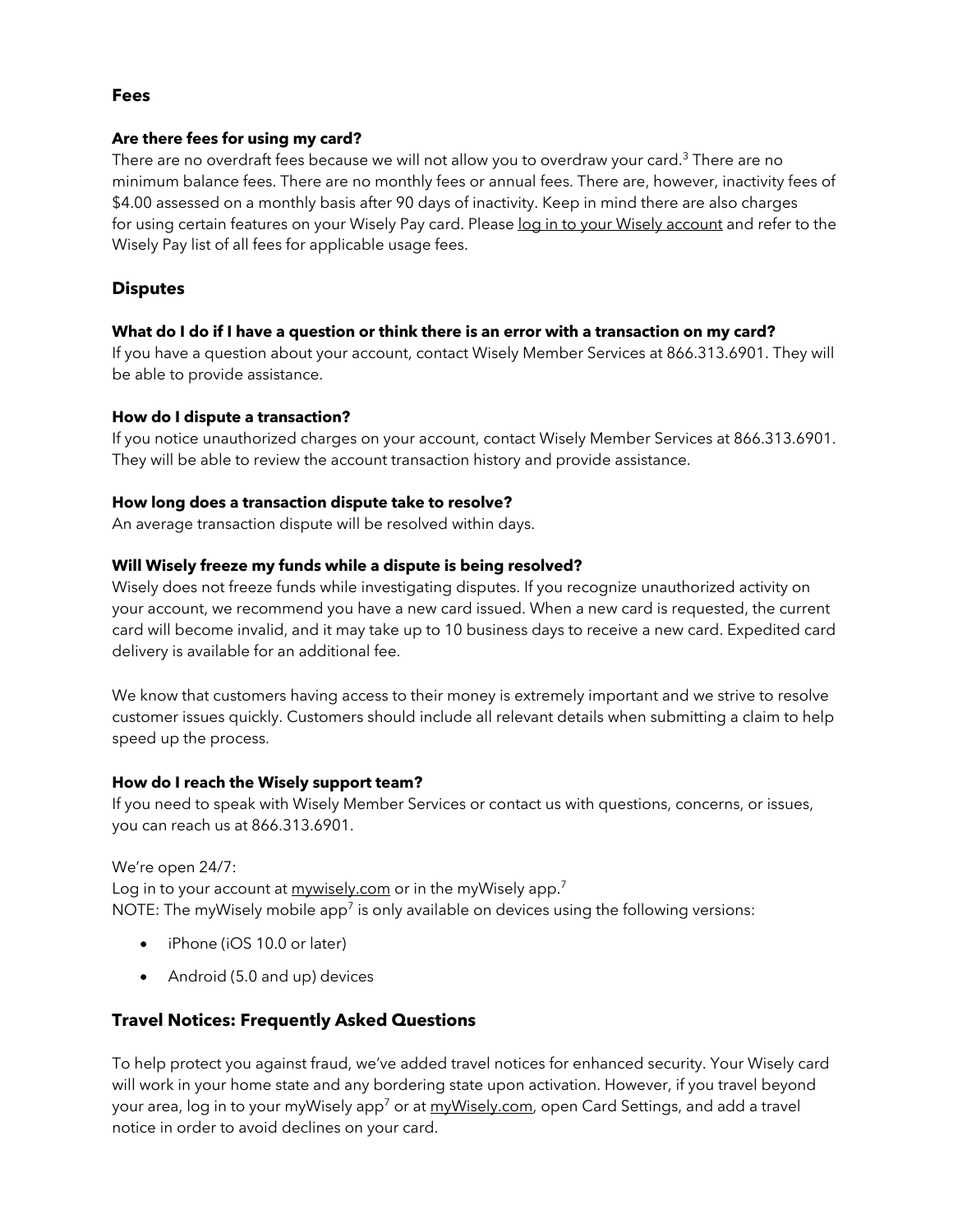# **Additional verification is required to use this feature internationally.**

## **What is a travel notice?**

A travel notice allows you to use your Wisely Pay card while traveling outside of your home state and bordering state(s).

#### **How can I set a travel notice?**

Log in to the myWisely app<sup>7</sup> or at myWisely.com. Select **Account Settings/Card Settings/Travel Notices**. You may also call cardholder services at 866.313.6901.

#### **What happens if I forget to set a travel notice?**

Your card may be declined if you travel outside of your home state and bordering state(s).

#### **How long will it take me to set a travel notice?**

It takes only seconds to select a travel notice and help protect yourself against fraud.

#### **What should I do if my card is declined when traveling?**

Log in to the myWisely app<sup>7</sup> or at myWisely.com to set up a travel notice. You may also call cardholder services at 866.313.6901.

#### **How long does it take for a travel notice to take effect?**

A travel notice becomes effective immediately upon saving changes.

#### **How do travel notices help protect me from fraud?**

They reduce the opportunity for out-of-state and international fraud, providing you more protection.

#### **Is a fee charged if my card is declined?**

No fee is charged if your card is declined.

#### **What do I do if I misplace or lose my card while traveling?**

You can instantly lock your card on the myWisely app<sup>7</sup> so it cannot be used. If you find your card, you can instantly unlock it and resume using it. If you cannot find your card, please contact cardholder services at 866.313.6901 and order a replacement card.

#### **Why would I want to lock or unlock my card?**

Your card cannot be used while it is locked, adding an additional level of security. You can lock or unlock your card by logging in to the myWisely app<sup>7</sup> or visiting myWisely.com.

#### **Disclosures**

- 1 To help the federal government fight the funding of terrorism and money laundering activities, the USA PATRIOT Act requires all financial institutions and their third parties to obtain, verify, and record information that identifies each person who opens a card account.
- 2 Please allow up to 3 weeks for your pay to be loaded to the card after initial setup of direct deposit to your card.
- 3 Because this card is prepaid, you can only spend what is on the card and thus are unable to overdraft.
- 4 Please review your cardholder agreement to learn how this applies to you.
- 5 The number of fee-free ATM transactions may be limited. Please see your cardholder agreement fee schedule for more information.
- 6 Additional verification identification may be required.
- 7 Standard text message fees and data rates may apply.
- 8 Additional terms and third-party fees may apply.